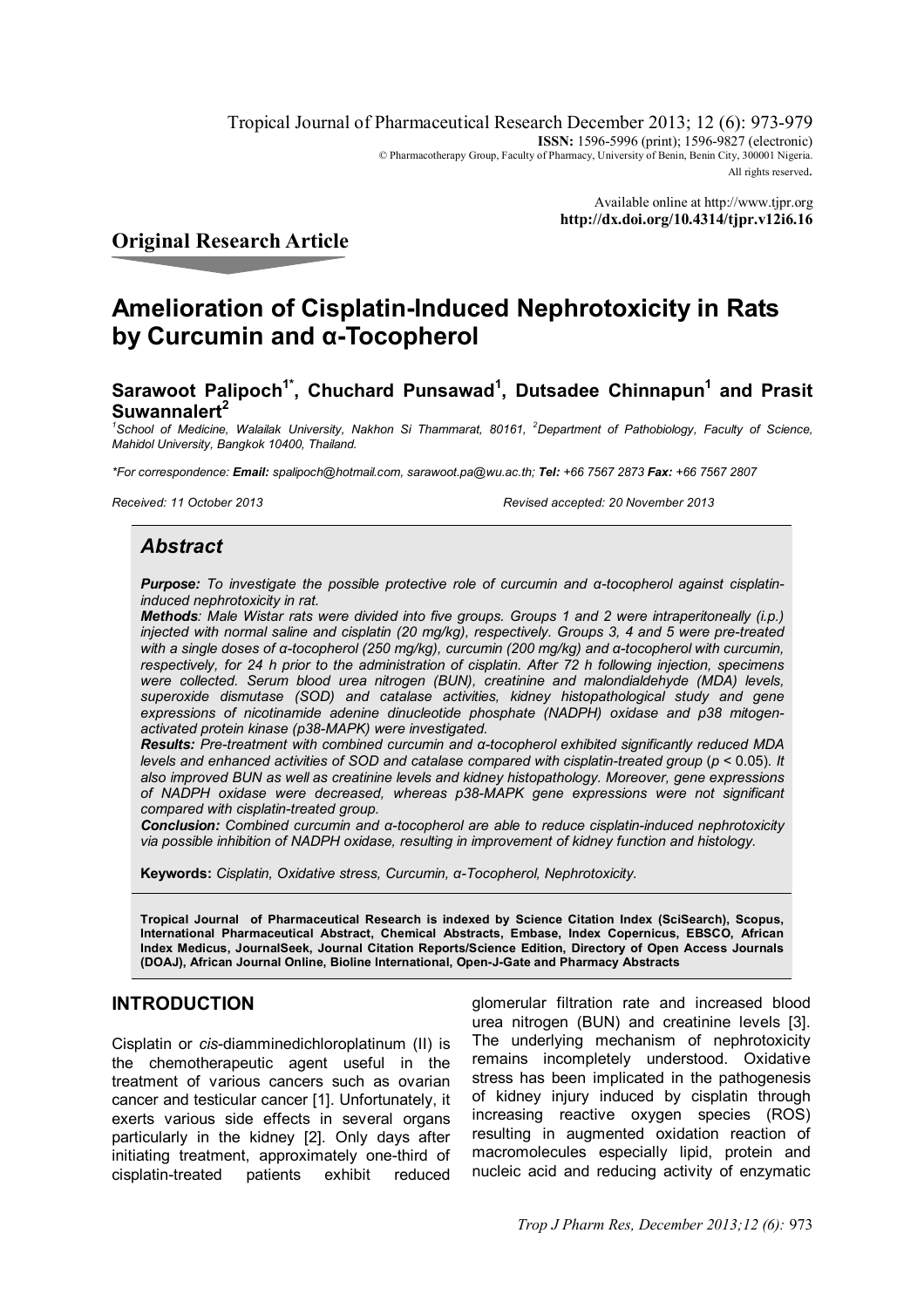antioxidants such as SOD, glutathione peroxidase (GPX) and catalase [1,4]. ROS particularly superoxide radical  $(O_2)$  and hydroxyl radical (OH) play the important role in cisplatininduced acute renal failure by reducing renal blood flow and inducing tubular damage associated with increased renal contents of MDA, a biomarker of lipid peroxidation (LPO) [5]. NADPH oxidase is an enzyme which catalyzes the generation of  $O_2$  in large amounts.  $O_2$  is able to rapidly change into other ROS such as hydrogen peroxide  $(H_2O_2)$  and OH [6]. Moreover, apoptosis also plays key role in cisplatin-induced renal cell injury [7]. Activated p38-MAPK has been implicated as a proapoptotic cellular signaling during oxidative stress [8].

Previous study provides evidence which supports that antioxidant supplementation is the important therapeutic strategy to abrogate kidney damage activated by cisplatin [9]. Curcumin, an active phenolic compound derived from the rhizomes of *Curcuma longa* used as a spice and food coloring shows various antioxidant abilities *in vivo* [10]. Treatment with curcumin has been reported to attenuate kidney dysfunction, histopathological alteration, oxidative stress and the reduced activities of enzymatic antioxidants induced by chemical agents [11]. The activity of curcumin alone is lower than that of the twocompound mixture [12].

Vitamin E is a fat-soluble antioxidant and includes tocopherols and tocotrienols. Αlphatocopherol is the most biologically active form of vitamin E. Curcumin and/or vitamin E have been reported to exhibit effective antioxidant activity against L-thyroxine-induced rat testicular and hepatic oxidative stress [13]. The present study, therefore, aims to investigate the protective role of curcumin and α-tocopherol against cisplatininduced oxidative stress in rat kidney.

### **EXPERIMENTAL**

#### **Chemicals**

*cis*-Diamminedichloroplatinum (II), curcumin from *Curcuma longa*, α-tocopherol, Bradford assay kits and 10 % neutral buffered formalin solution were purchased from Sigma-Aldrich Chemical Company (USA). Thiobarbituric acid reactive substances (TBARS), SOD and catalase assay kits were obtained from Cell Biolabs, Inc (USA). RNeasy mini kit, Omniscript RT kit and HotStar Taq DNA polymerase were purchased from Qiagen (Germany). All other chemicals were of analytical grade.

#### **Animals**

Twenty-five male Wistar rats (*Rattus norvegicus*), ranging from 180-200 g body weight (BW), were obtained from Division of Animal House, Faculty of Science, Prince of Songkla University, Thailand. All animal procedures were reviewed and approved by Animal Ethics Committee, Walailak University (Protocol no. 004/2012) and were conducted according to the Guide for the Care and Use of Laboratory Animals, National Research Council [14]. The rats were maintained in stainless-steel cages under constant conditions of temperature  $(23 \pm 2)$  $\degree$ C), relative humidity (50 – 60 %) and lighting (12 h light/dark cycles). They were provided with standard commercial rat feed (Division of Animal House, Faculty of Science, Prince of Songkla University, Thailand) and distilled water, and were acclimatized and closely monitored under laboratory conditions for 2 weeks prior to experimentation.

#### **Experimental design and specimen collection**

The rats were divided in five groups. Group 1 was treated with a single *i.p.* injection of normal saline. Group 2 was injected with a single dose of cisplatin (20 mg/kg, i.p.). Groups 3, 4 and 5 were treated with a single doses of α-tocopherol (250 mg/kg BW) alone, curcumin (200 mg/kg BW) alone and α-tocopherol (250 mg/kg BW) plus curcumin (200 mg/kg BW), respectively, via i.p. route, 24 h prior to a single-dose injection of cisplatin (20 mg/kg BW). Seventy two hours (72 h) after the first injection, the rats were anesthetized with thiopental sodium intraperitoneally (50 mg/kg BW). Peripheral blood from heart was collected in clotted tubes and the rats euthanized by anesthetizing with an overdose of thiopental sodium (100 mg/kg BW). The abdominal cavity of rats was opened, the kidneys immediately collected and then washed in ice-cold isotonic saline.

#### **Determination of serum BUN and creatinine levels**

The peripheral heart blood samples were centrifuged at 3000 rpm for 5 min. Sera were collected and the levels of BUN and creatinine measured using a Cobas Mira Plus CC Chemistry Analyzer (Switzerland).

#### **Determination of MDA levels**

The kidney was re-suspended at 50 mg/ml in phosphate buffered saline (PBS) containing 1X butylated hydroxytoluene (BHT), homogenized on ice and centrifuged at 10000 x g for 5 min to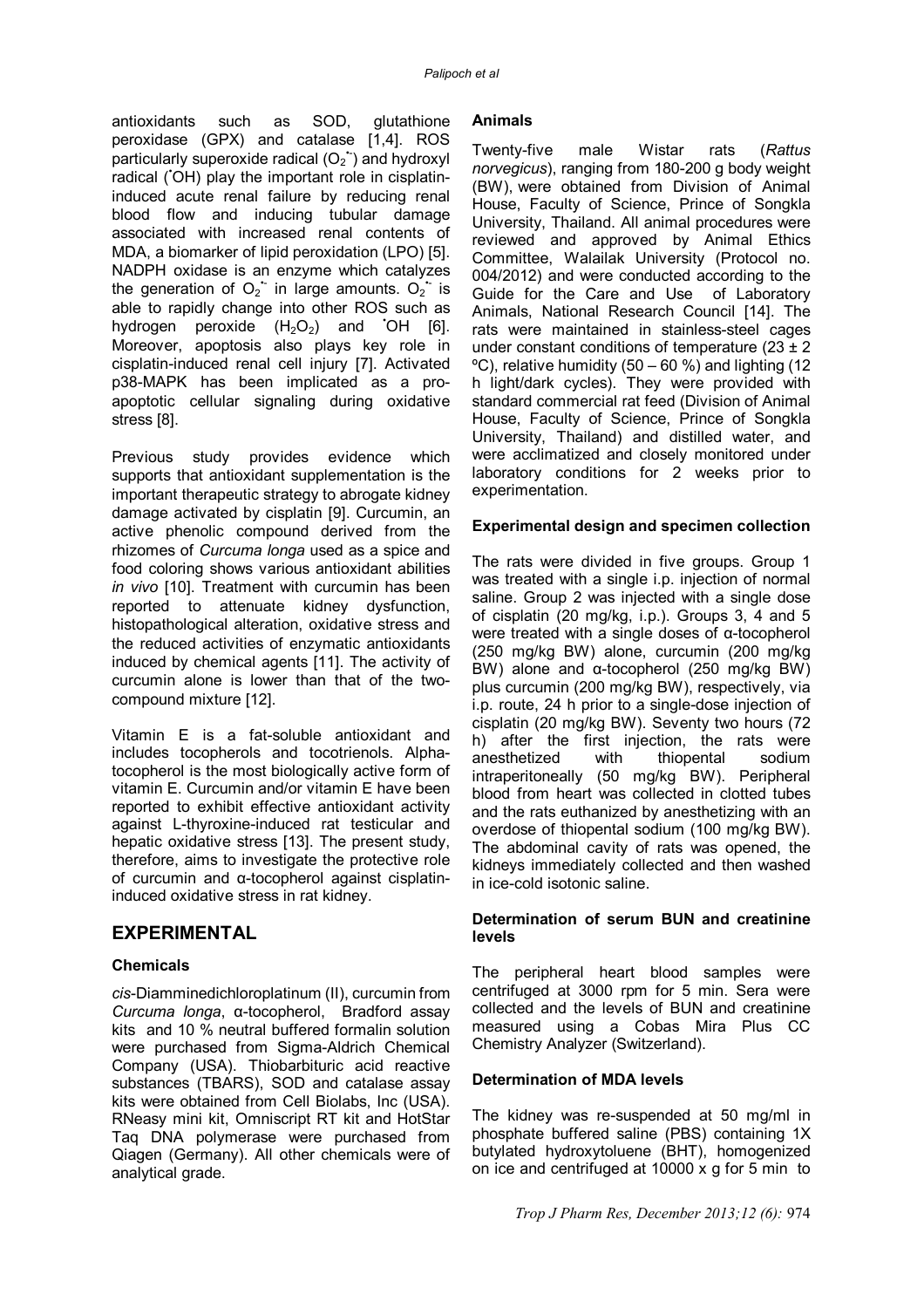collect supernatant. According to the protocol of OxiSelect<sup>™</sup> TBARS Assay Kit (Cell Biolabs, Cat no: STA-330), 100 µl of sample or MDA standard was added to separate in microcentrifuge tubes; 100 µl of the SDS lysis solution was added, mixed thoroughly, incubated for 5 min at room temperature, and 250 µl of thiobarbituric acid (TBA) reagent added. Each tube was closed, incubated at 95 °C for 60 min, removed and then cooled to room temperature in an ice bath for 5 min. All the sample tubes were centrifuged at 3000 rpm for 15 min, the supernatant removed, and 200 µl of which was transferred, along with 200 µl of MDA standard, to a 96-well microplate compatible with a spectrophotometric plate reader (Syngene, USA) and the absorbance read at 532 nm.

#### **Determination of SOD activity**

The kidney was homogenized to 50 mg/ml in cold 1X lysis buffer (10 mM Tris, pH 7.5, 150 mM NaCl, 0.1 mM EDTA), centrifuged at 12000 x g for 10 min and the supernatant collected for analysis. According to protocol of OxiSelect<sup>™</sup> SOD Activity Assay Kit (Cell Biolabs, Cat No: STA-340), 20 µl of the sample, 5 µl of xanthine solution, 5 µl of chromagen solution, 5 µl of 10X SOD assay buffer, 50 µl of deionized water were mixed together to yield a total volume of 90 µl in a 96 well microplate; 10 µl of pre-diluted 1X xanthine oxidase solution was added to each well, mixed well, incubated for 1 h at 37 ºC and the absorbance read with a spectrophotometric plate reader at 490 nm.

#### **Determination of catalase activity**

The kidney was homogenized to 50 mg/ml in cold PBS with 1mM EDTA, centrifuged at 10000 x g, 4 °C for 15 min and the supernatant collected. According to the protocol of OxiSelect™ Catalase Activity Assay Kit (Cell Biolabs, Cat No: STA-341), 20 µl of the diluted catalase standard or sample was added to a 96 well microplate, 50  $\mu$ l of the H<sub>2</sub>O<sub>2</sub> working solution (12 mM) was added to each well, mixed thoroughly, incubated for 1 min, and the reaction stopped by adding 50 µl of catalase quencher into each well and mixed thoroughly; 5 µl of each reaction well was transferrred to a fresh well, 250 µl of the chromogenic working solution added to each well, incubated for 60 min with vigorous mixing and its absorbance read with a spectrophotometric plate reader at 520 nm.

#### **Protein determination**

Protein content of kidney sample was determined in order to calculate MDA level as nmol/g protein, SOD and catalase activities as U/mg protein by Bradford assay (Sigma, USA) using bovine serum albumin (BSA) as standard.

#### **Histopathological examination of kidney sample**

The kidney was preserved in 10 % neutral buffered formalin solution for 24 h and washed with 70 % ethanol. The tissue was then placed in small metal caskets, stirred by a magnetic stirrer, dehydrated using alcohol series from 70 to 100 % and embedded in paraffin using an embedding machine. Paraffin block was sectioned using a rotary ultra microtome, distributed onto glass slides and then dried overnight. The slide was observed under a light microscope after being stained with hematoxylin and eosin (H&E) dyes and mounted. Two pathologists evaluated histopathological grading using a semi-quantitative scale: normal  $= 0$ ; mild  $=$  < 25 %; moderate = 25 – 50 %; severe =  $> 50$ % of affected area.

#### **Determination of NADPH oxidase and p38- MAPK gene expressions**

Total RNA was extracted from kidney tissue by RNeasy mini kit. RNA content and purity were measured by a UV spectrophotometer. RT-PCR was done using the extracted RNA for detection of NADPH oxidase and p38-MAPK genes. For amplification of the targets genes, reverse transcription and PCR were run in two separate steps. Briefly, Reaction mixture of RT reaction containing 1 μg total RNA, 0.5 μg random primer, 5 × RT buffer, 2.5 mmol/l dNTP, 20 U RNase inhibitor and 200 U MMLV reverse transcriptase in a total volume of 25 μl was incubated at 37 °C for 60 min, then heated to 95 °C for 5 min to inactivate MMLV. PCR was carried out with 1.5 μl RT products, 10  $\times$  PCR buffer (without  $Mg^{2+}$ ) 2.5 μl, 2.0 μl dNTP (2.5 mmol/l), 2.0 μl  $MgCl<sub>2</sub>$  (25 mmol/l), 0.5 μl each primer (20 μmol/l) of β-actin, 0.5 μl each primer of gene to be tested (20 μmol/l) and 1 U of Taq DNA polymerase, in a final volume of 25 μl. Thermal cycler conditions were as follows: a first denaturing cycle at 97 °C for 5 min, followed by a variable number of cycles of amplification defined by denaturation at 96 °C for 1.5 min, annealing for 1.5 min and extension at 72 °C for 3 min. A final extension cycle of 72 °C for 15 min was included [15]. The primers, including NADPH oxidase, p38-MAPK and β-actin, are illustrated in Table 1.

All PCR products were electrophoresed on 2 % agarose stained with ethidium bromide and visualized by UV transilluminator. The amounts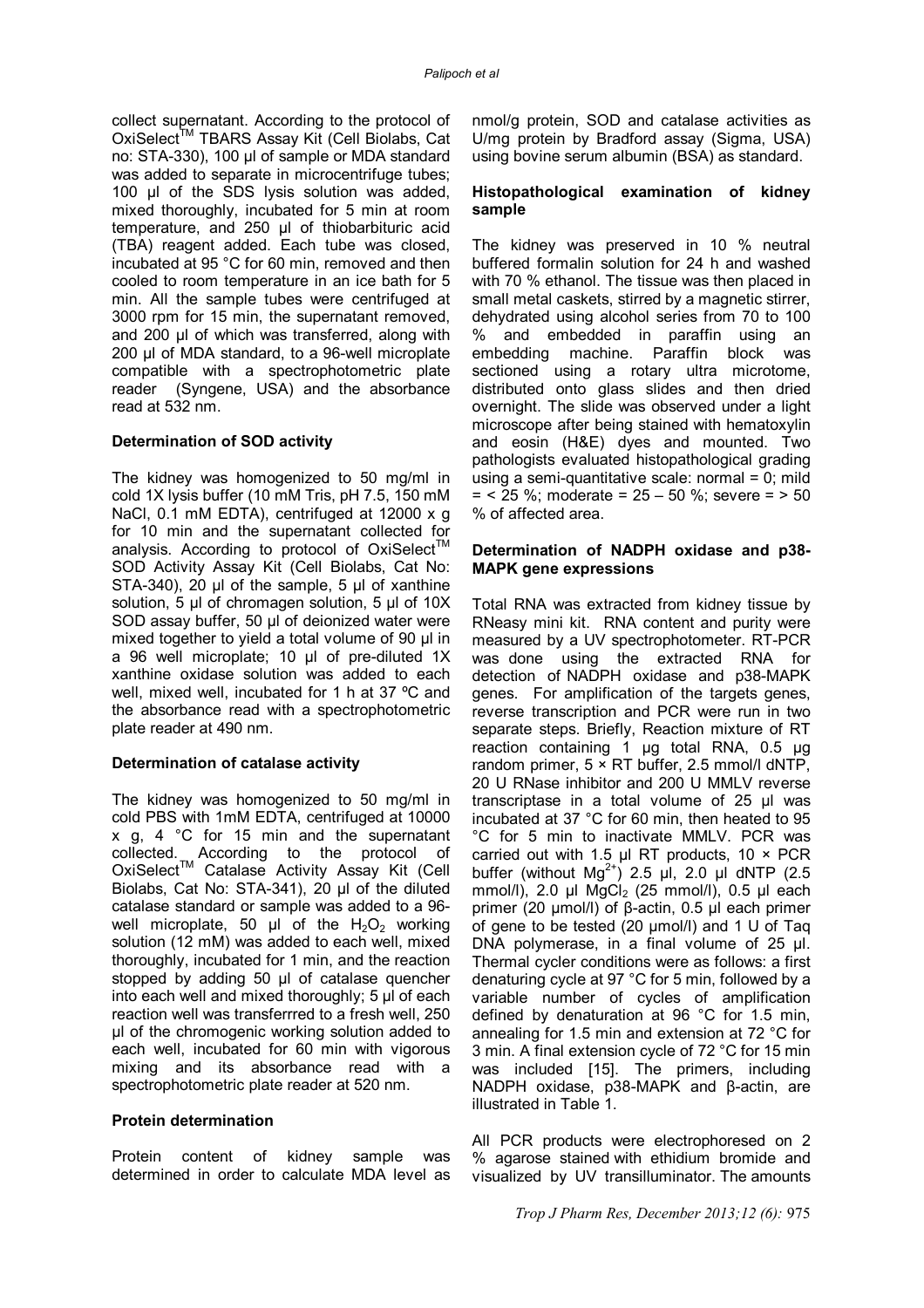of PCR products were quantified using the gel and image analysis software (Syngene, USA).

**Table 1:** The primers of NADPH oxidase, p38-MAPK and β-actin

| NADPH oxidase<br>Forward primer: 5'-GGAAATAGAAAGTTGACTGGCCC -3'<br>Reverse primer: 5'-GTATGAGTGCCATCCAGAGCAG-3' |
|-----------------------------------------------------------------------------------------------------------------|
| p38-MAPK<br>Forward primer: 5'TGACTTGCTTCCCTGTTCTTGA-3'<br>Reverse primer: 5'-TTTGGAAATGTGTCCACAGAGG-3'         |
| β-actin<br>Forward primer: 5'TGTTGTCCCTGTATGCCTCT-3'<br>Reverse primer: 5'-TAATGTCACGCACGATTTCC-3'              |
|                                                                                                                 |

#### **Statistical analysis**

The results were expressed as mean ± standard deviation (SD). Differences between groups were determined by one-way analysis of variance (ANOVA). Post hoc test was performed for group comparisons using the least significant difference (LSD) test and *p* < 0.05 was considered significant.

### **RESULTS**

#### **Effect of treatments on kidney function biomarkers**

Cisplatin elicited a significantly increased serum BUN and creatinine levels compared with saline group (*p* < 0.05) (Fig 1). Although not significant, curcumin and/or α-tocopherol were able to reduce BUN levels compared with cisplatintreated group (Fig 1A). Surprisingly, coadministration of curcumin and α-tocopherol produced significant reduction of creatinine levels (*p* < 0.05) compared with cisplatin-treated group. Additionally, curcumin or α-tocopherol lowered creatinine levels but not significantly (Fig 1B).



**Fig 1:** Kidney function test of rat study groups. (A) Serum BUN levels. (B) Serum creatinine levels. Values represent mean  $\pm$  SD (n = 5);  $p$  < 0.05 compared with cisplatin-treated group. Cis: cisplatin, Cur: curcumin

#### **Effect on lipid peroxidation and enzymatic antioxidant activities**

Cisplatin produced a markedly increased MDA levels compared with saline group (*p* < 0.05, Fig 2A) which indicate enhancement of lipid peroxidation. Cisplatin pre-treated with curcumin and/or α-tocopherol-treated groups showed a significant reduction in MDA levels compared with cisplatin-treated group (*p* < 0.05). Surprisingly, cisplatin pre-treated with combined curcumin and α-tocopherol treated group demonstrated significantly reduced MDA levels compared with cisplatin pre-treated with αtocopherol or curcumin ( $p < 0.05$ ). As shown in Fig 2B and 2C, cisplatin demonstrated marked reduction in SOD and calalase activities compared with the saline control group (*p* < 0.05). Cisplatin pre-treated with curcumin and/or α-tocopherol treated groups showed significantly increased SOD and calalase activities compared with cisplatin-treated group (*p* < 0.05).



**Fig 2:** Lipid peroxidation and enzymatic antioxidant activities of the rats. (A) Renal MDA levels. (B) SOD activity. (C) Catalase activity. Values represent the mean  $\pm$  SD (n = 5);  $\ast$   $p$  < 0.05 compared with control group;  $a,b,c$   $p < 0.05$  compared with cisplatin, cisplatin pre-treated with α-tocopherol and cisplatin pre-treated with curcumin-treated groups, respectively. Cis: cisplatin, Cur: curcumin.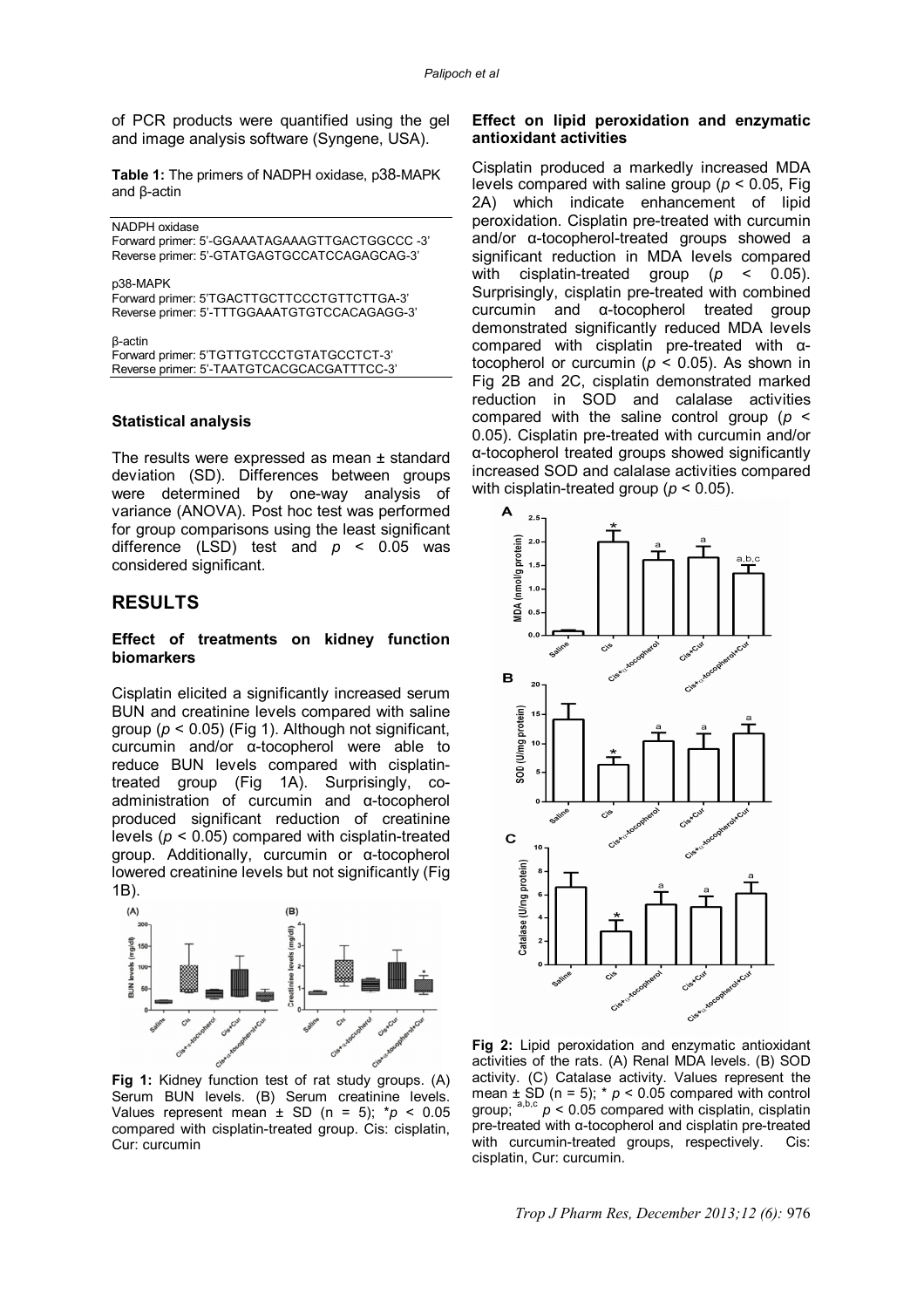#### **Effect of treatments on on kidney histopathology**

Cisplatin at 20 mg/kg BW caused various pathologies of kidney especially in tubules<br>including moderate accumulation of moderate accumulation of proteinaceous casts in tubular lumen, tubular necrosis and congestion (Fig 3C and 3D). Pretreatment with curcumin and/or α-tocopherol were able to improve kidney pathology induced by cisplatin (Fig 3E - J) (Table 2).



**Fig 3:** Effect of curcumin and/or α-tocopherol pretreatment on histopathological alterations upon cisplatin treatment in Wistar rats (H&E staining): (A, B) Control group. (C, D) Cisplatin-treated group. (E, F) Cisplatin pre-treated with α-tocopherol-treated group. (G, H) Cisplatin pre-treated with curcumin-treated group. (I, J) Cisplatin pre-treated with combined curcumin and α-tocopherol-treated group. Scale: 200 and 50 µm correspond to magnification at 50 x and 400 x, respectively.

#### **Effect of treatment on NADPH oxidase and p38-MAPK gene expressions**

As shown in Fig 4A, treatment with cisplatin exhibited a significant enhancement of mRNA levels of NADPH oxidase compared with saline group (*p* < 0.05). Cisplatin pre-treated with combined curcumin and α-tocopherol-treated groups showed significantly reduction of mRNA levels of NADPH oxidase compared with cisplatin-treated group (*p* < 0.05). Although the effects were not significant, curcumin or αtocopherol reduced BUN levels compared with cisplatin-treated group. Cisplatin exhibited the increased mRNA levels of p38-MAPK but did not significant compared with saline group (Fig 4B). Additionally, cisplatin pre-treated with curcumin and/or α-tocopherol-treated groups did not reduce mRNA levels of p38-MAPK compared with cisplatin-treated group.

**Table 2:** Renal histological evaluation of the rats (n = 5).

| <b>Histological</b>                                                 | Group* |                                        |                                     |                                    |                                    |
|---------------------------------------------------------------------|--------|----------------------------------------|-------------------------------------|------------------------------------|------------------------------------|
| alteration                                                          |        | 2                                      | 3                                   | 4                                  | 5                                  |
| Accumulation<br>οf<br>proteinaceous<br>in tubular<br>casts<br>lumen | 0      | $2+ (4/5)$<br>$3+ (1/5)$               | 0(2/5)<br>$1 + (2/5)$<br>$2+ (1/5)$ | 0(3/5)<br>$1+ (1/5)$<br>$2+ (1/5)$ | 0(4/5)<br>$1+ (1/5)$               |
| Tubular necrosis                                                    | 0      | $1+ (1/5)$<br>$2+ (3/5)$<br>$3+ (1/5)$ | 0(3/5)<br>$1 + (1/5)$<br>$2+ (1/5)$ | 0(3/5)<br>$1+ (1/5)$<br>$2+ (1/5)$ | 0(3/5)<br>$1+ (1/5)$<br>$2+ (1/5)$ |
| Congestion                                                          | 0      | $2+ (5/5)$                             | 0(3/5)<br>$1 + (2/5)$               | 0(3/5)<br>$1 + (2/5)$              | 0(4/5)<br>$1+ (1/5)$               |

*Severity scores: 0 = Not found; 1+ = Mild; 2+ = Moderate; 3+ = Severe. \*1 = Control group; 2 = Cisplatin-treated group; 3 = Cisplatin pre-treated with α-tocopherol-treated group; 4 = Cisplatin pre-treated with curcumin-treated group; 5 = Cisplatin pre-treated with combined α-tocopherol and curcumin-treated group.*



**Fig 4:** NADPH oxidase and p38-MAPK gene expressions in the rats. (A) Agarose gel electrophoresis showing gene expression of NADPH oxidase by RT-PCR with its density compared with βactin. (B) Gene expressions of p38-MAPK with its density compared with β-actin. Values represent the mean  $\pm$  SD (n = 5). \*  $p < 0.05$  compared with control group.  $\pi$   $p$  < 0.05 compared with cisplatin. Cis: cisplatin, Cur: curcumin.

### **DISCUSSION**

Normally, oxidative stress was caused by increasing oxidants and/or reducing antioxidants. Oxidants include ROS and reactive nitrogen species (RNS) which can be produced by both endogenous sources (inflammatory cells, fibroblast, epithelial cells, endothelial cells, respiratory chain, xanthine and NADPH oxidase) and exogenous sources (cigarette smoke, exogenous toxins, pollution, radiation, carcinogens and drugs) [16]. Under normal physiological conditions, oxidants are scavenged

*Trop J Pharm Res, December 2013;12 (6):* 977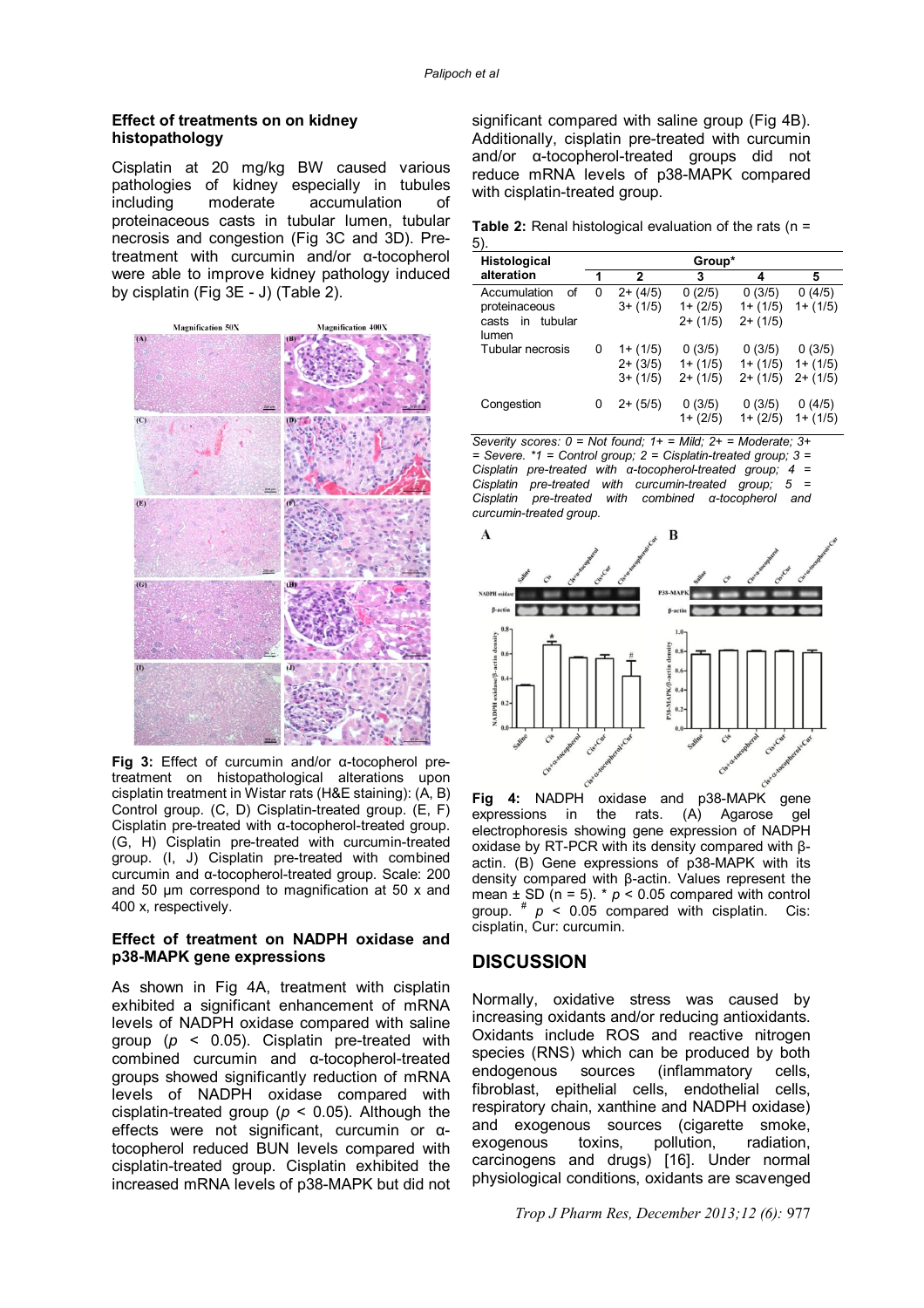through antioxidant defense mechanism [17]. If incompletely clearance by antioxidants, oxidants will be caused oxidative stress. Inefficiency and insufficiency of antioxidant defense system are concerned in some pathological conditions induced by oxidative stress. Evidence of oxidative stress induced by cisplatin in kidney has been demonstrated in various studies [1,4].

The present study demonstrated that oxidative stress contributes to cisplatin-induced nephrotoxicity by increasing MDA levels and reducing activities of enzymatic antioxidants including SOD and catalase, similarly to previous reports [1,15]. NADPH oxidase is a membranebound enzyme complex which donates an electron from NADPH to molecular oxygen  $(O<sub>2</sub>)$ to produce  $O_2$ . Thereafter,  $O_2$  is converted into  $H_2O_2$  by SOD.  $H_2O_2$  is also converted to OH by the Fenton reaction. We suggest that cisplatin play a key role in ROS production by<br>enhancement of NADPH oxidase gene enhancement of NADPH oxidase gene expression causing increased lipid peroxidation, ultimately may caused membrane damage and cell death. Moreover, the present study illustrated that oxidative stress induced by cisplatin caused various kidney pathologies and increased serum BUN and creatinine levels, indicating kidney dysfunction.

The present study demonstrates that pretreatment with combined curcumin and αtocopherol could reduce gene expressions of NADPH oxidase, MDA levels, BUN and creatinine levels, and could increase activities of SOD and catalase. We suggest that curcumin and α-tocopherol acted as antioxidant to scavenge ROS, eventually abrogating oxidative stress and improve kidney pathology and function. Natural products-derived antioxidants are gradually high interest to investigate for reduce the side effects of cisplatin in various organs. Alpha lipoic acid plays a renoprotective role on cisplatin-induced nephrotoxicity through antioxidant and anti-apoptotic mechanisms in mice [1]. Chrysin or 5, 7-dihydroxyflavone which is present in honey and various plants revealed the protective effect against cisplatin-induced colon toxicity relating with attenuation of oxidative stress and apoptosis in male albino rats [18]. Caffeic acid phenethyl ester which is a flavonoid found in the honeybee propolis extract elicited partial protection against cisplatinassociated biochemical and histopathological alterations in the rabbit [19]. Powder of grain of *Triticum sativum*, Lisosan G, also attenuated the oxidative stress and the preservation in antioxidant enzymes induced by cisplatin in renal and testicular tissues of male Wistar rats [20]. Additionally, cisplatin revealed not significantly

increased p38-MAPK gene expression indicating that occurred cell death may not be associated apoptotic pathway. We suggested that necrotic pathway may be involved.

# **CONCLUSION**

The present study has shown that oxidative stress plays an important role in nephrotoxicity<br>induced by cisplatin. Pre-treatment with Pre-treatment with combined curcumin and α-tocopherol ameliorates cisplatin-induced nephrotoxicity via possible abrogation of oxidative stress. It also decreases gene expression of NADPH oxidase which is considered as one of the important endogenous sources of  $O_2$ . Moreover, the antioxidant effect is responsible for the reduction of lipid peroxidation and increased activities of SOD and catalase, resulting in improvement of kidney function and histopathology. Therefore, pre-treatment with combined curcumin and αtocopherol may be useful for patients undergoing chemotherapy by cisplatin but further *in vivo* studies and clinical trials are required to ascertain this.

# **ACKNOWLEDGEMENT**

This research was supported by a grant from the Institute of Research and Development (under the contract WU 55307), Walailak University, Thailand. The authors are thankful to Dr. Phanit Koomhin for help with specimen collections, Miss Dararat Punwong, Medical Technologist from School of Allied Health Sciences and Public Health, Walailak University for laboratory assistance, and the Dean and staff of School of Medicine, Walailak University for their kind support.

### **REFERENCES**

- *1. El-Beshbishy HA, Bahashwan SA, Aly HA, Fakher HA. Abrogation of cisplatin-induced nephrotoxicity in mice by alpha lipoic acid through ameliorating oxidative stress and enhancing gene expression of antioxidant enzymes. Eur J Pharmacol 2011; 668: 278- 284.*
- *2. Palipoch S, Punsawad C. Biochemical and histological study of rat liver and kidney injury induced by cisplatin*. *J Toxicol Pathol 2013; 26: 293-299.*
- *3. Pabla N, Dong Z. Cisplatin nephrotoxicity: mechanisms and renoprotective strategies. Kidney Int 2008; 73: 994-1007.*
- *4. An Y, Xin H, Yan W, Zhou X. Amelioration of cisplatin-induced nephrotoxicity by pravastatin in mice. Exp Toxicol Pathol 2009; 63: 215- 219.*
- *5. Matsushima H, Yonemura K, Ohishi K, Hishida A. The role of oxygen free radicals in cisplatin-*

*Trop J Pharm Res, December 2013;12 (6):* 978